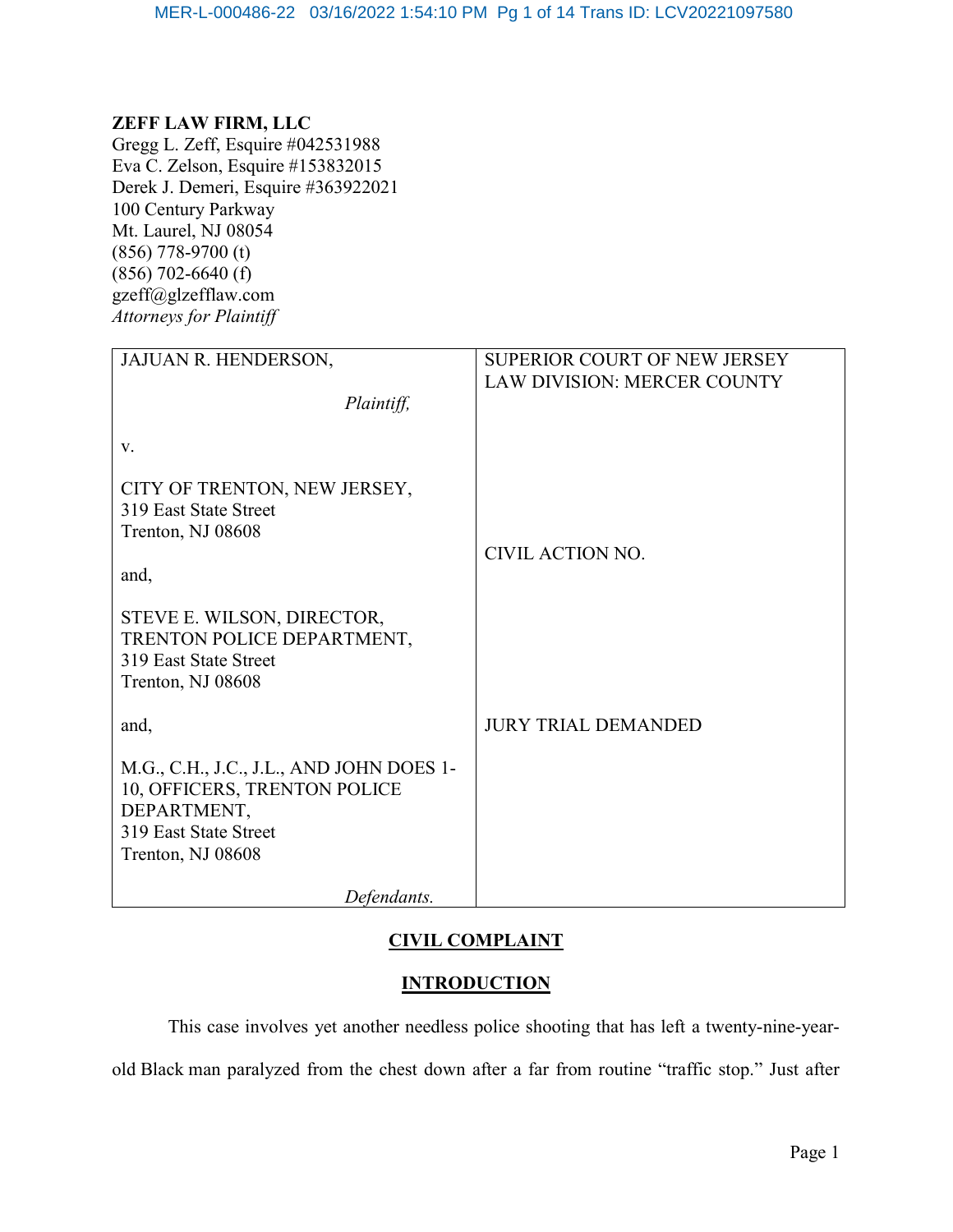## MER-L-000486-22 03/16/2022 1:54:10 PM Pg 2 of 14 Trans ID: LCV20221097580

midnight on February 12, 2022 in Trenton, New Jersey, Jajuan R. Henderson went to retrieve some iced tea from a car parallel parked outside of his home. In the middle of the night, Jajuan sat lawfully parked in a car with the engine turned off when an unidentified dark car approached and parked next to him, boxing him in. A group of men, fully masked and in dark plain clothes, then jumped out of this mysterious vehicle and began yelling at Jajuan. As many others would do in this escalating situation, Jajuan used his cell phone to call for support.

This group of men, appearing as any other group of dangerous criminals from a horror movie, turned out to be from the Trenton Police Department. A Black man sitting in a car at midnight while on a cell phone was all the unidentified police needed to smash the driver's side window. Despite being unarmed, nonthreatening, and minding his own business, the police proceeded to use lethal force and shoot Jajuan in the neck. It is a miracle Jajuan survived, and he will have a long road to recovery, if at all, from the actions of the Trenton Police Department.

This incident and incidents like it are all too familiar. These officers—sworn to protect and serve all—rushed to execution. These officers devalued the life of another Black man. These officers pulled the trigger that nearly ended another Black man's life. When Black parents give their children "the talk," they must now add sitting in the car after midnight to the list of things Black men must avoid so they do not appear suspicious.

In a legal system that prioritizes maintaining the anonymity of the officers who attempted to kill him, Jajuan and his family bring this lawsuit demanding justice, change, and transparency. They hold their heads high, despite the Trenton Police Department's best efforts, and they will not be swayed. Too many lives have been shattered; too many families destroyed. The time for waiting is over.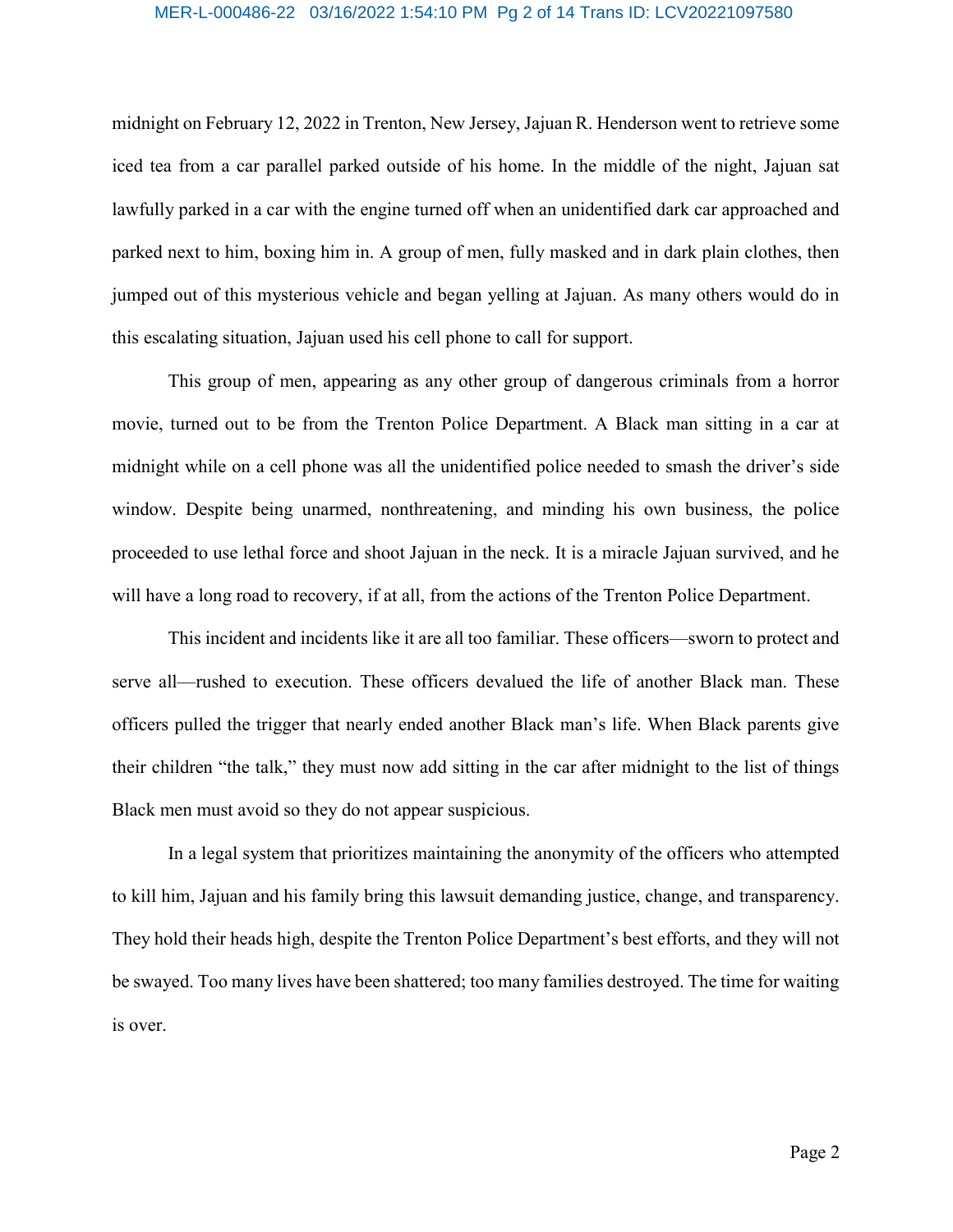#### **PARTIES**

- 1. Plaintiff Jajuan R. Henderson ("Plaintiff") is a citizen of the State of New Jersey.
- 2. Defendant City of Trenton ("Defendant Trenton") is a municipality existing pursuant to the laws of New Jersey. At all times relevant hereto, Defendant Trenton operates, pursuant to State and local law, a police department known as the Trenton Police Department (the "Department").
- 3. Defendant Director of the Department, Steve E. Wilson, ("Defendant Director") is at all times relevant hereto employed by Defendant Trenton as the Director of the Department, responsible for creating, promulgating, and enforcing the rules, procedures, customs, practices, and training of the Department.
- 4. Department Police Officers M.G., C.H., J.C., and J.L. are police officers, employed by Defendant Trenton who were involved in the shooting of Plaintiff but have not been identified by Defendants, other than through initials.
- 5. Police Officers John Does 1-10 are individual police officers not identified at this time. Collectively, these unidentified police officers, including M.G., C.H., J.C., and J.L., are referred to as "Defendant Police Officers."

#### **JURSIDICTION AND VENUE**

- 6. Jurisdiction is properly laid in this Court as Defendants are subject to personal jurisdiction in the State of New Jersey.
- 7. Moreover, Plaintiff's cause of action arises out of Defendants' acts and/or omissions, which occurred in Mercer County, New Jersey.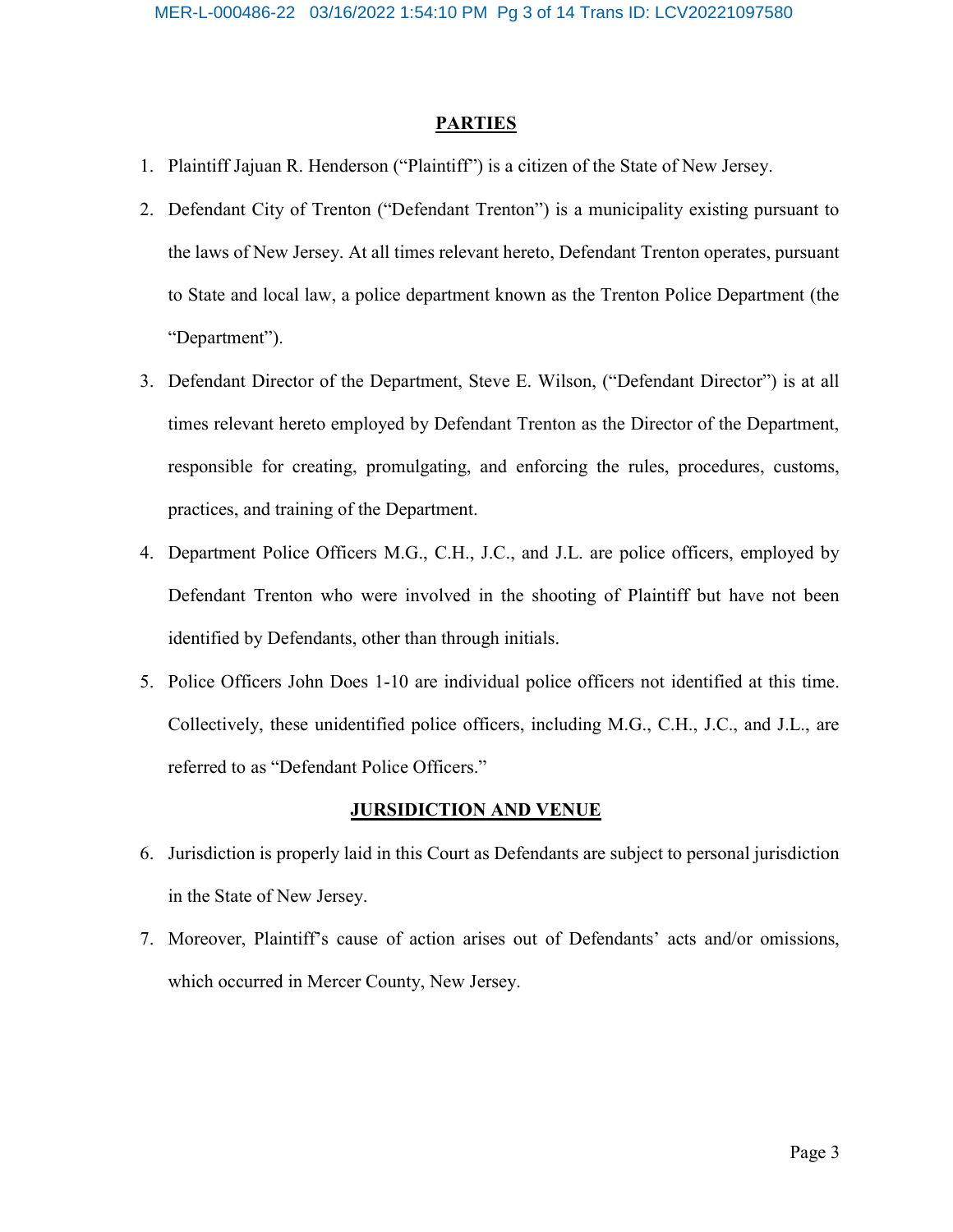#### **STATEMENT OF FACTS**

- 8. On or about February 12, 2022 sometime after but around midnight, Plaintiff Jajuan R. Henderson left the home of his child in Trenton, New Jersey and lawfully entered an automobile in the possession of his child's mother in order to retrieve a bottle of iced tea inadvertently left in the vehicle.
- 9. The automobile Plaintiff entered was lawfully parallel parked on Centre Street between two other vehicles.
- 10. When Plaintiff entered the automobile and closed the driver door, a dark, unmarked sedan pulled up next to the automobile.
- 11. The dark, unmarked sedan blocked in the automobile occupied by Plaintiff, making it impossible for Plaintiff to drive into the street.
- 12. Two males, dressed in black wearing masks and no identification jumped out of the dark sedan and moved toward Plaintiff.
- 13. As this was happening, Plaintiff called the mother of his child, who was in the house. He told her that unidentified men were banging on the vehicle's window.
- 14. The men in black, wearing masks were later identified as police officers employed by Defendant Trenton.
- 15. According to subsequently produced reports by Defendants, Plaintiff was stopped as part of a motor vehicle stop.
- 16. In these documents, Defendants admit that Plaintiff was shot four times by police during the vehicle stop.
- 17. Defendants have admitted that Plaintiff appeared to be communicating on a cellular phone with another individual at the time of the stop.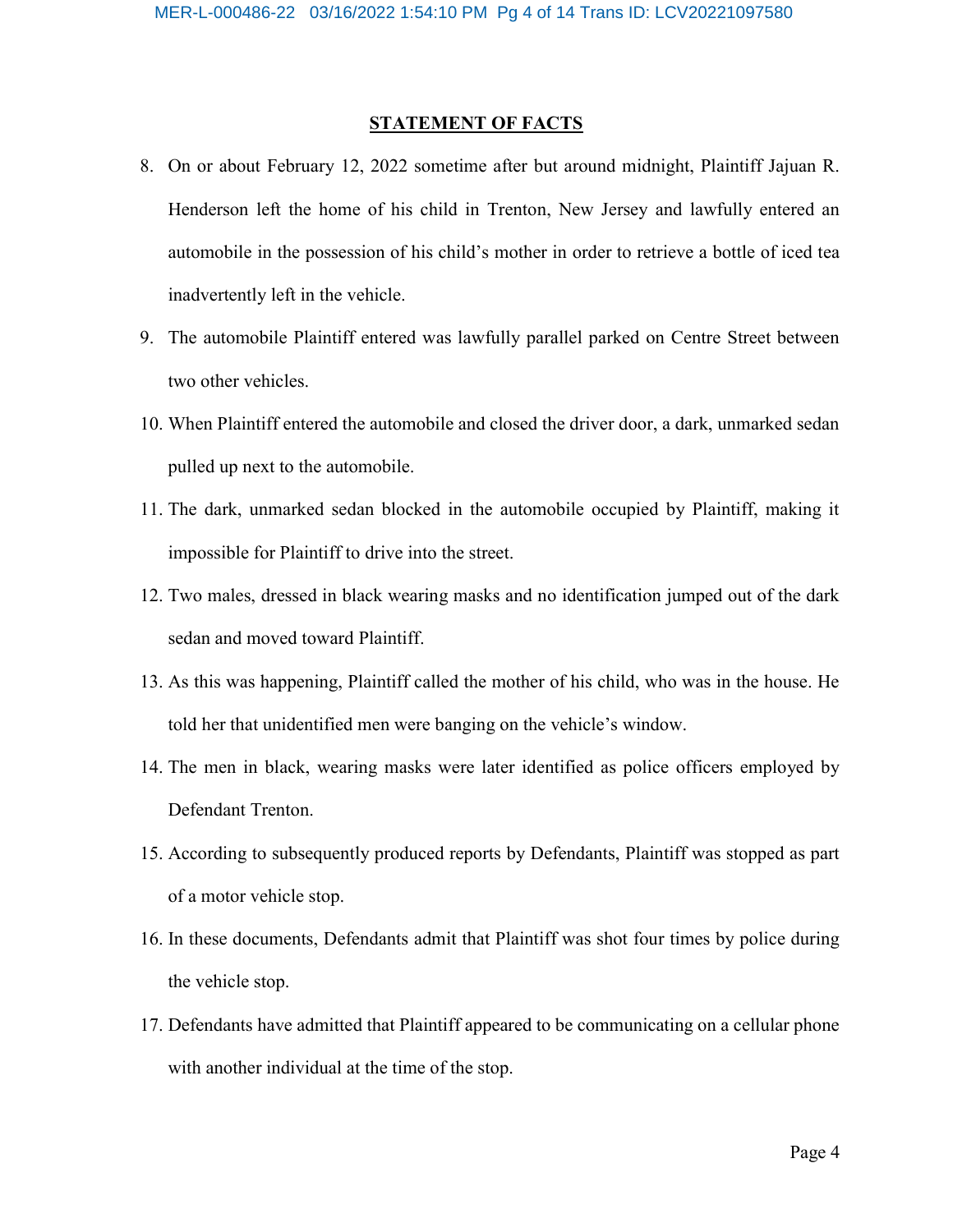- 18. Defendants have admitted that at the time Plaintiff appeared to be communicating on a cellular phone, the engine of the car Plaintiff occupied was turned off.
- 19. Defendants claim they ordered Plaintiff to produce identification.
- 20. Defendants have admitted that one of the Defendant Police Officers broke the driver-side window of the car while Plaintiff was inside the vehicle.
- 21. Plaintiff did not possess a gun, knife, or other weapon inside the car.
- 22. Defendants claim Plaintiff turned on the engine of the car after a Defendant Police Officer broke the driver side window.
- 23. At the time Plaintiff allegedly turned the engine of the car on, the car was surrounded by a parked car in front of it, a parked car behind it, an unmarked police vehicle parallel to it on the driver's side, and a curb with a large utility pole on the passenger side.
- 24. At the time Defendant Police Officer broke the driver side window of the car, it was impossible for the car Plaintiff was occupying to flee the scene due to the position of the above described vehicles and utility pole.
- 25. Defendants have admitted that two police officers were at the sides of the vehicle, one on the driver and one on the passenger side, when Plaintiff was shot by at least one Defendant officer.
- 26. Defendants claim that after breaking the driver-side window of the car, Plaintiff started the car engine, placed the vehicle in drive, and attempted to flee the scene.
- 27. Even if it was true that Plaintiff did start the car and attempt to flee the scene after the window was broken, it was impossible to flee because the car was boxed in by the other cars and a utility pole.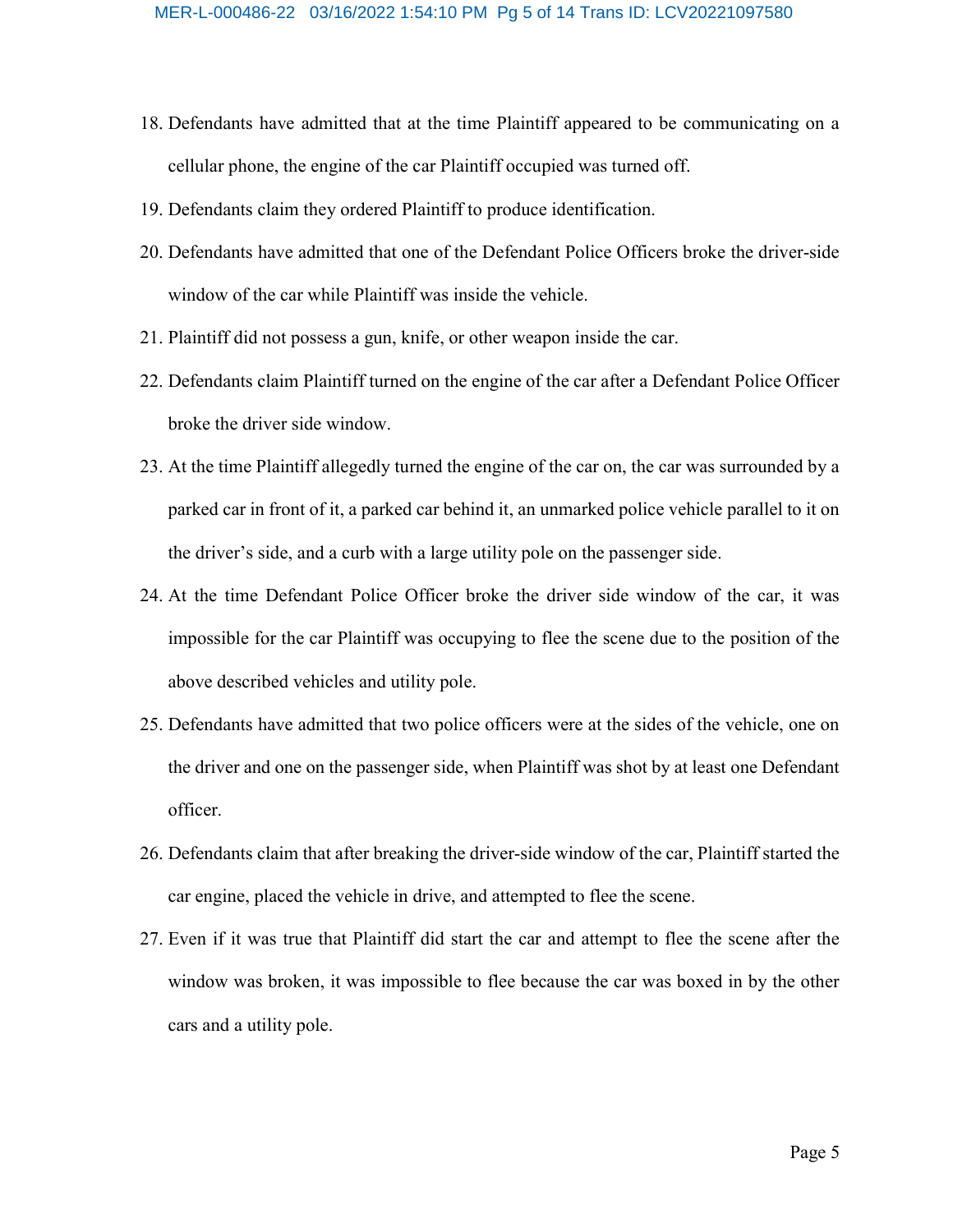- 28. Despite being unarmed and with no person or police officer in harm's way, one or more unidentified police officers without justification or legal cause opened fire upon Jajuan R. Henderson, who was unarmed and not a danger to himself or others when the shots were fired.
- 29. Four bullets fired by Defendant Police Officers struck Jajuan R. Henderson. At least one of the bullets struck his spinal cord rending him paralyzed him from the chest down.
- 30. As of the time of this Complaint, no police officer has been identified, arrested, or charged.
- 31. Upon information and belief, one or more of Defendants "M.G.,C.H., J.C., and J.L." unlawfully shot Plaintiff Jajuan R. Henderson.
- 32. No officer present at the scene of the shooting of Jajuan R. Henderson was identified by anything other than initials in documents supplied by Defendants.
- 33. The body worn cameras of Defendants M.G., C.H., J.C., and J.L. have not been produced to Plaintiff, his attorney, or the public at the time this Complaint was filed.
- 34. The description of events as described in the documents supplied by Defendants do not include Defendants' efforts (if any) to de-escalate the situation.
- 35. The Defendant Police Officers failed to make every effort to preserve and protect human life and the safety of all persons.
- 36. Defendant Police Officers failed to use the amount of force that was objectively reasonable, necessary, and proportional to safely achieve legitimate law enforcement objectives under the circumstances.
- 37. Defendant Police Officers failed to follow New Jersey Attorney General Guidelines related to use of force and deadly force in this matter.
- 38. Plaintiff filed a notice of tort claims on all Defendants on March 9, 2022.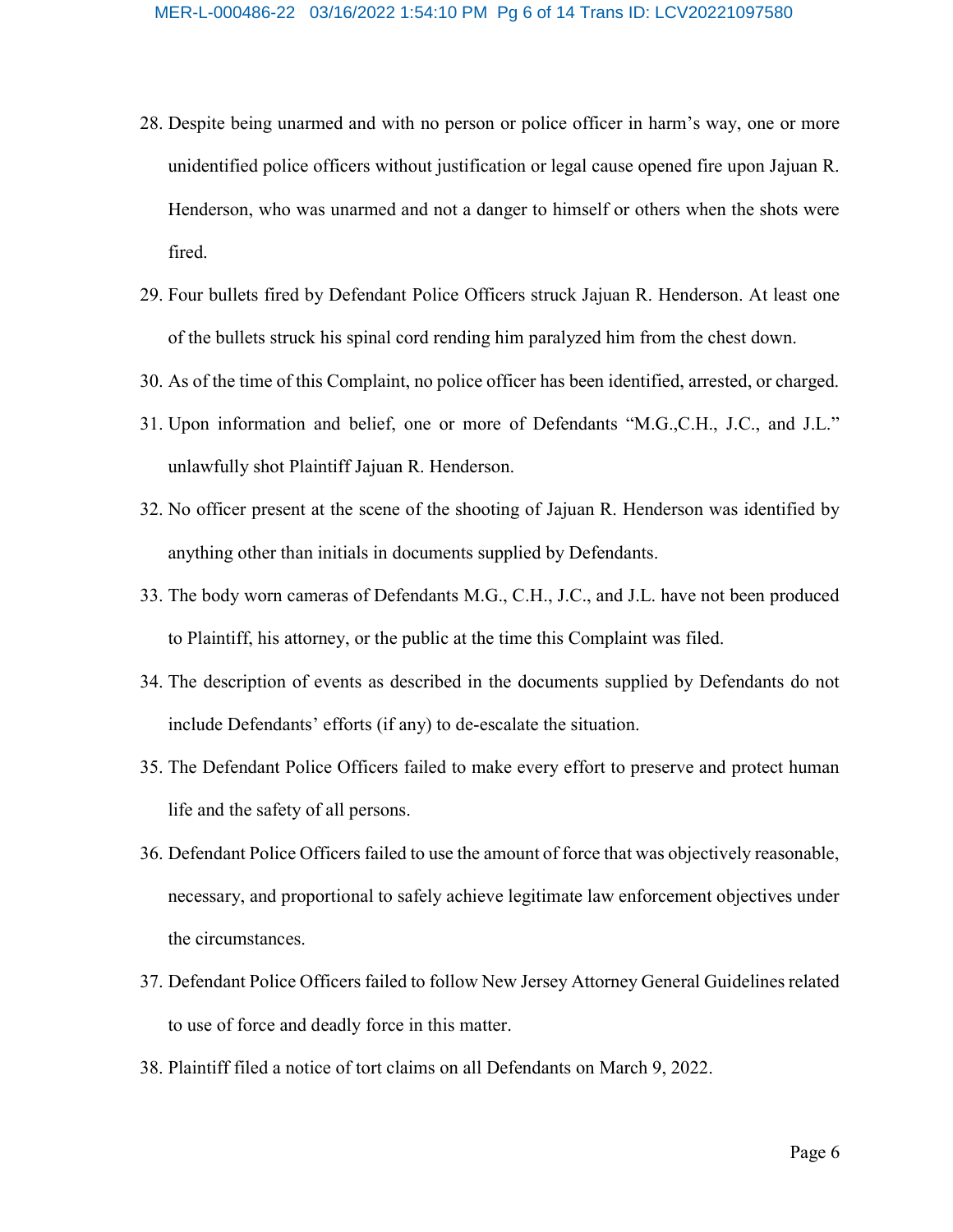### COUNT ONE COMMON LAW TORTS ASSAULT & BATTERY (Plaintiff v. All Defendant Officers)

- 39. Each and every allegation of the Complaint is incorporated herein as if fully set forth.
- 40. Defendant Officers committed the torts of assault and battery upon Plaintiff.
- 41. Defendant Officers acted within the scope of their employment and/or as agents of Defendants Trenton and Defendant Director.
- 42. As a direct and proximate result of Defendant Officers' actions, Plaintiff suffered bodily injuries requiring severe and invasive medical attention and resulting in pain and suffering, inconvenience, mental anguish, and the loss of capacity for the enjoyment of life.
- 43. Plaintiff demands judgment against Defendants, jointly and severally, for compensatory damages, punitive damages, attorney's fees, costs, fees, and any other appropriate relief.

## COUNT TWO COMMON LAW TORTS INTENTIONAL INFLICTION OF EMOTIONAL DISTRESS (Plaintiff v. All Defendant Officers)

- 44. Each and every allegation of the Complaint is incorporated herein as if fully set forth.
- 45. Defendants engaged in outrageous conduct toward Plaintiff with the intention to cause or with reckless disregard for the probability of causing Plaintiff to suffer severe emotional distress. To the extent that this outrageous conduct was perpetrated by certain defendants, the remaining defendants adopted and ratified this conduct with a wanton and reckless disregard of the deleterious consequences to Plaintiff.
- 46. As a direct and/or proximate result Defendants' intentional infliction of emotional distress,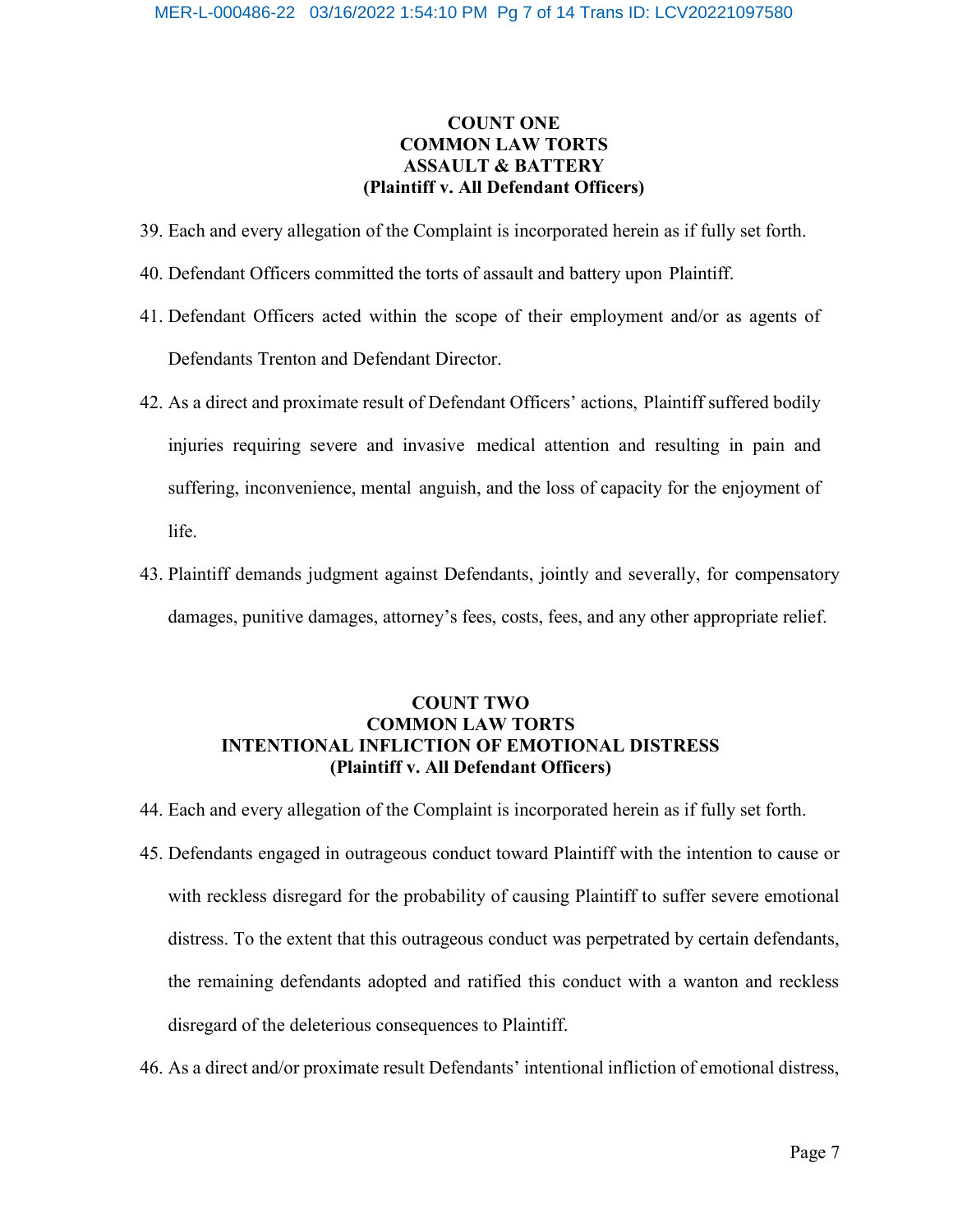Plaintiff suffered and continues to suffer mental anguish, humiliation, extreme mental distress, loss of capacity for the enjoyment of life, and other damages.

47. Plaintiff demands judgment against Defendants, jointly and severally, for compensatory damages, punitive damages, attorney's fees, costs, fees, and any other appropriate relief.

#### COUNT THREE NEW JERSEY TORT CLAIMS ACT, N.J.S.A. 59:1-1 to 59:12–3 NEGLIGENCE (Plaintiff v. All Defendants)

- 48. Each of the foregoing paragraphs are incorporated as if fully set forth herein.
- 49. Plaintiff has complied with the notice requirements of the Tort Claims Act, N.J.S.A. 59:1- 1 to 59:12-3.
- 50. Defendants owed numerous duties to Plaintiff, including the duty to refrain from using lethal force without adequate legal justification and to operate within the professional standards of care when interacting with Plaintiff.
- 51. By its acts and omissions, Defendants violated their duties of care owed to Plaintiff and acted with negligence, gross negligence, recklessly, and/or maliciously.
- 52. As a direct and proximate result of Defendants' negligent treatment, Plaintiff was required to obtain additional and extensive medical treatment causing Plaintiff to expend great sums of money for said treatment and causing Plaintiff great pain and suffering, permanent injury, loss of enjoyment of life, and other economic loss.
- 53. By its acts and omissions, Defendant proximately caused permanent injuries to Plaintiff, including substantial physical, emotional, developmental, psychological, and/or psychiatric harm.
- 54. Defendant's acts and omissions were a material element and/or a substantial factor in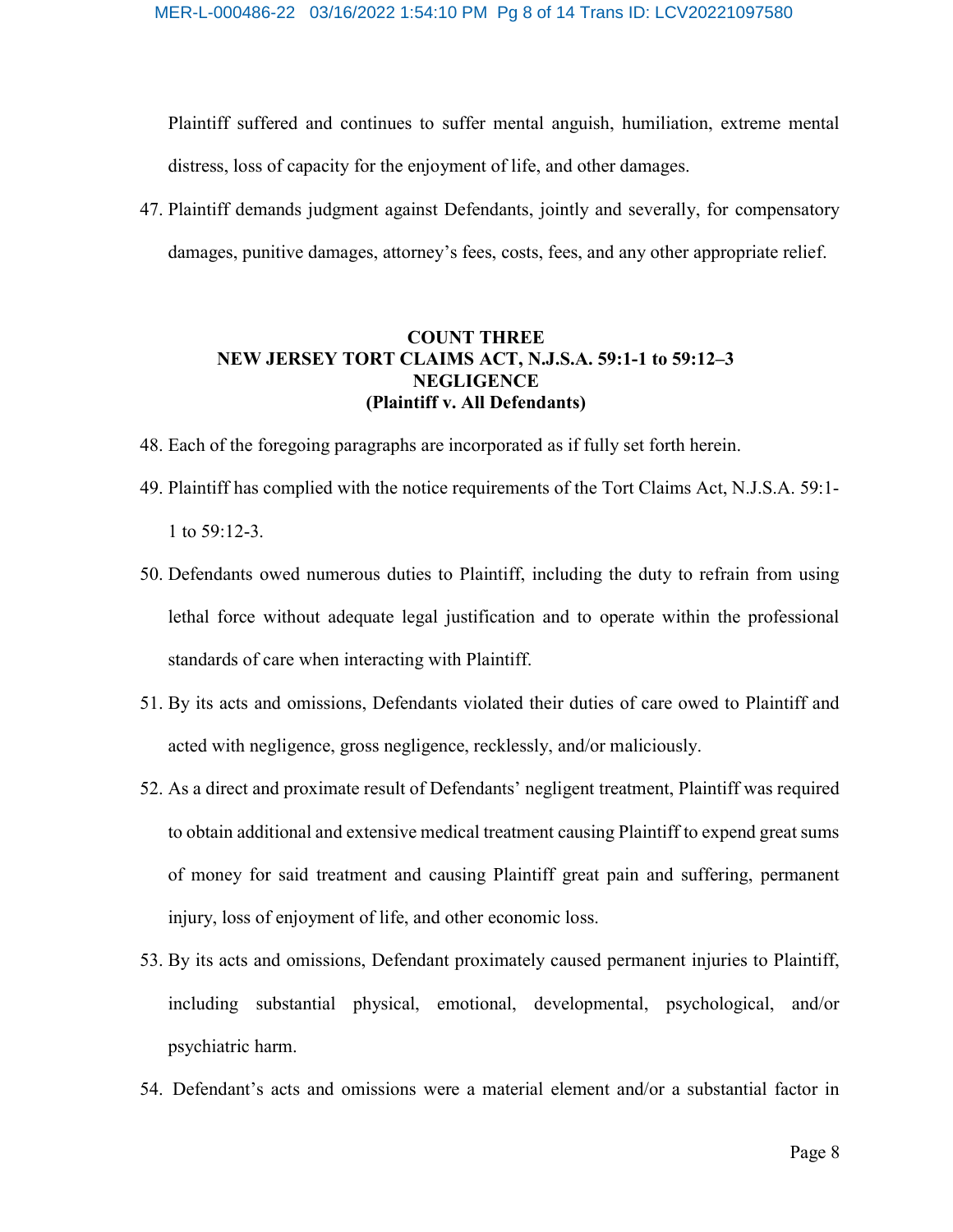bringing harm about to Plaintiff.

- 55. The harms sustained by Plaintiff were reasonably foreseeable.
- 56. Plaintiff demands judgment against Defendants, jointly and severally, individually and as agent, servant, and/or employee of Defendant Trenton, for compensatory and punitive damages including pain and suffering, loss of enjoyment of life, hospital bills, medical bills with interest, and costs of suit.

#### COUNT FOUR NEW JERSEY CIVIL RIGHTS ACT, N.J.S.A. 10:6-2 NEW JERSEY CONSTITUTION DUE PROCESS (Plaintiff v. All Defendants)

- 57. Each and every allegation of the Complaint is incorporated herein as if fully set forth.
- 58. The foregoing actions and inactions of Defendants resulted in Plaintiff being deprived of constitutionally protected interests without due process of law, such as his constitutional rights to: (1) liberty, safety, and happiness under Article 1, Paragraph 1 of the New Jersey Constitution; (2) equal protection under the law pursuant to Article 1, Paragraph 5 of the New Jersey Constitution; and (3) freedom from unreasonable searches and seizures under Article 1, Paragraph 7 of the New Jersey Constitution.
- 59. These constitutional rights were clearly established at all relevant time hereto, and a reasonable individual would have known that their acts and/or omissions would violate these clearly established constitutional rights.
- 60. Defendants arbitrarily and capriciously deprived Plaintiff of his due process rights in the absence of any countervailing state interest.
- 61. Defendants' actions and/or inactions were a substantial factor leading to, and the proximate cause of, the physical, emotional, developmental, psychological, and/or psychiatric harm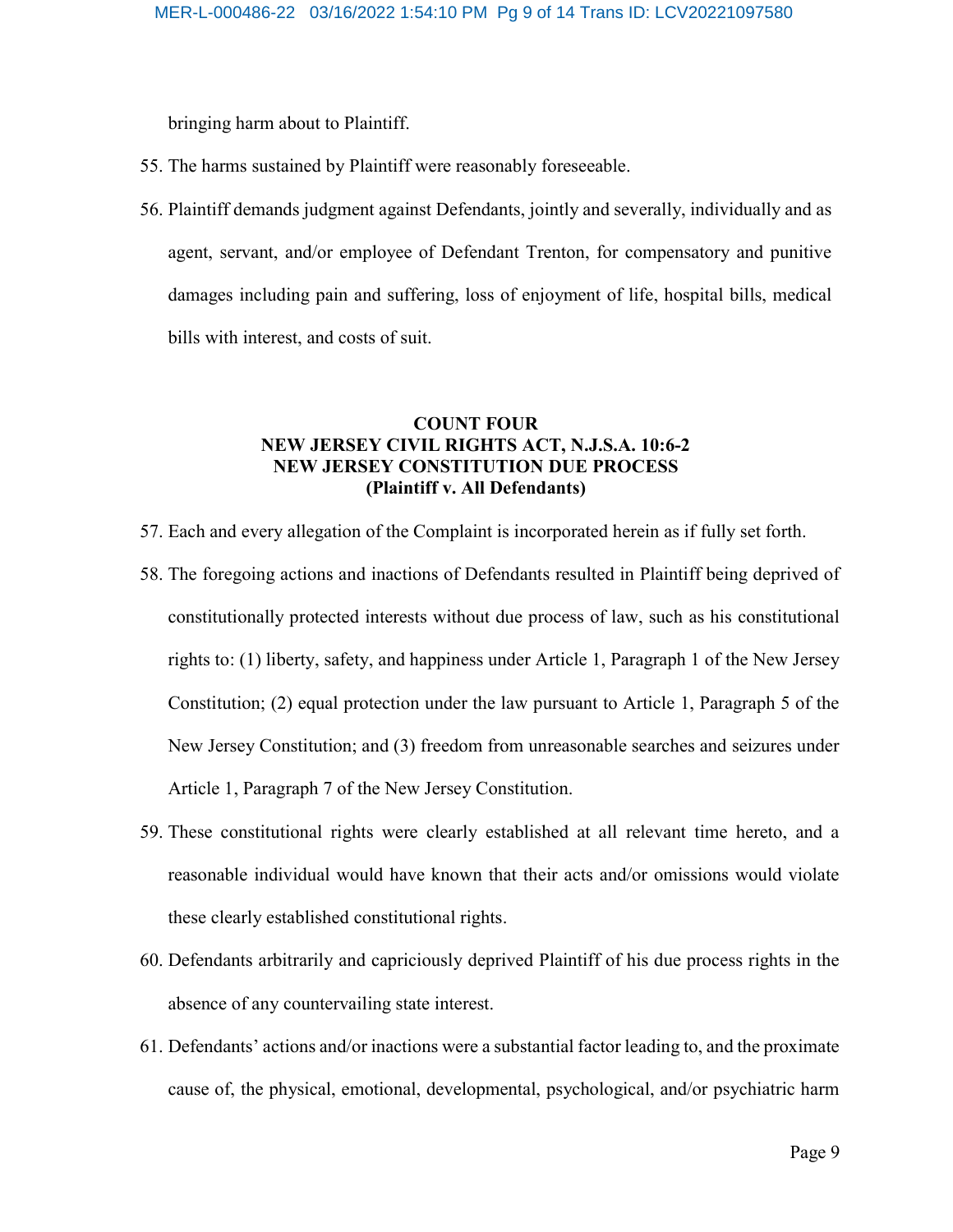that Plaintiff has suffered, continues to suffer, and will suffer.

- 62. Defendants' actions and/or inactions were also a substantial factor leading to, and the proximate cause of, Plaintiff's deprivation of freedom and loss of capacity for the enjoyment of life.
- 63. Plaintiff was vested with certain state-created interests protected by the State's Due Process Clause, including the right to be free from physical, legal, or psychological abuse.
- 64. Plaintiff demands judgment against Defendants, jointly and severally, for compensatory damages, punitive damages, injunctive relief, attorney's fees, costs, fees, and all other appropriate relief.

#### COUNT FIVE NEW JERSEY CIVIL RIGHTS ACT, N.J.S.A. 10:6-2 FAILURE TO TRAIN (Plaintiff v. Defendant Trenton & Defendant Director)

- 65. Each of the foregoing paragraphs is incorporated as if fully set forth herein.
- 66. Defendant Trenton and Defendant Director had a duty to maintain policies and practices related to arrests, traffic stops, use of force, tasers/electronic weapons, de-escalation, and/or use of lethal force consistent with the laws of the State of New Jersey and the United States Constitution.
- 67. Defendant Trenton and Defendant Director have a policy, custom, and/or practice of ignoring the appropriate standards for arrests, traffic stops, use of force, tasers/electronic weapons, de-escalation, use of lethal force, and/or has failed to train its officers appropriately.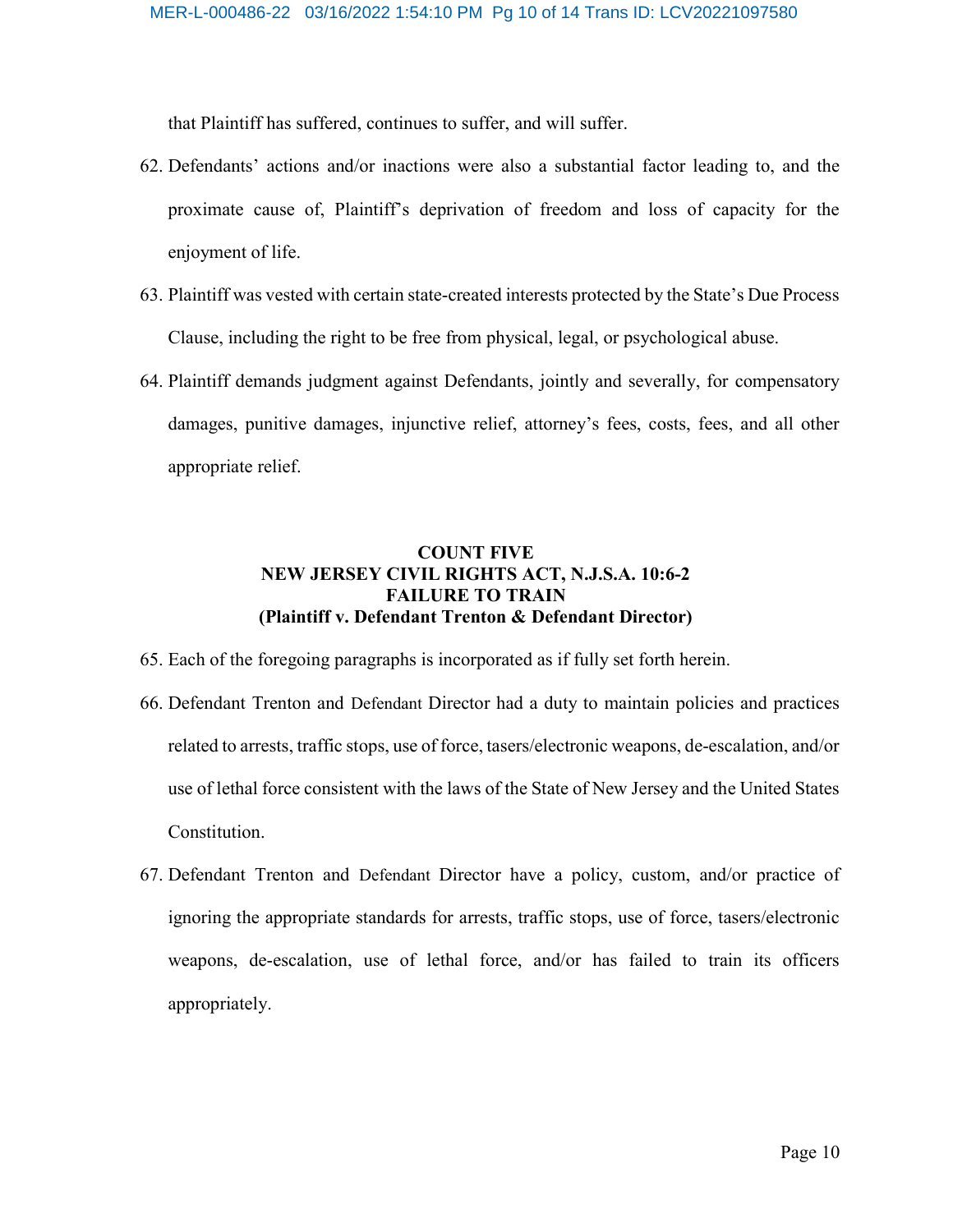- 68. Defendant Trenton and Defendant Director have a duty to properly train Defendant Police Officers to ensure that they exercise their law enforcement authority and discretion within safe, constitutional parameters.
- 69. Defendant Trenton and Defendant Director have created and tolerated an atmosphere of lawlessness and have developed and maintained longstanding, department-wide customs, polices, and/or practices that have caused a failure to properly train and/or supervise its officers, including Defendant Police Officers.
- 70. Defendant Trenton and Defendant Director specifically failed to properly train and/or supervise their officers in the proper discharge of their duties with respect to avoiding racial profiling, preventing excessive force, and executing arrests only with probable cause.
- 71. As such, Defendant Trenton, Defendant Director, and their agents were deliberately indifferent and reckless with respect to potential violations of constitutional rights.
- 72. Defendant Trenton and Defendant Director were the moving force behind the actions of Defendant Officers that led to the shooting of Plaintiff.
- 73. Defendant Trenton and Defendant Director's policies, practices, and/or customs as described herein led Defendant Officers and/or agents to believe that they could violate the constitutional rights of Plaintiff with impunity and with the tacit approval of Defendant Trenton and Defendant Director.
- 74. Defendant Trenton and Defendant Director's policies, customs, and/or practices were a direct and proximate cause of the physical, emotional, developmental, psychological, and/or psychiatric injuries suffered by Plaintiff and Plaintiff's deprivation of freedom and loss of capacity for the enjoyment of life.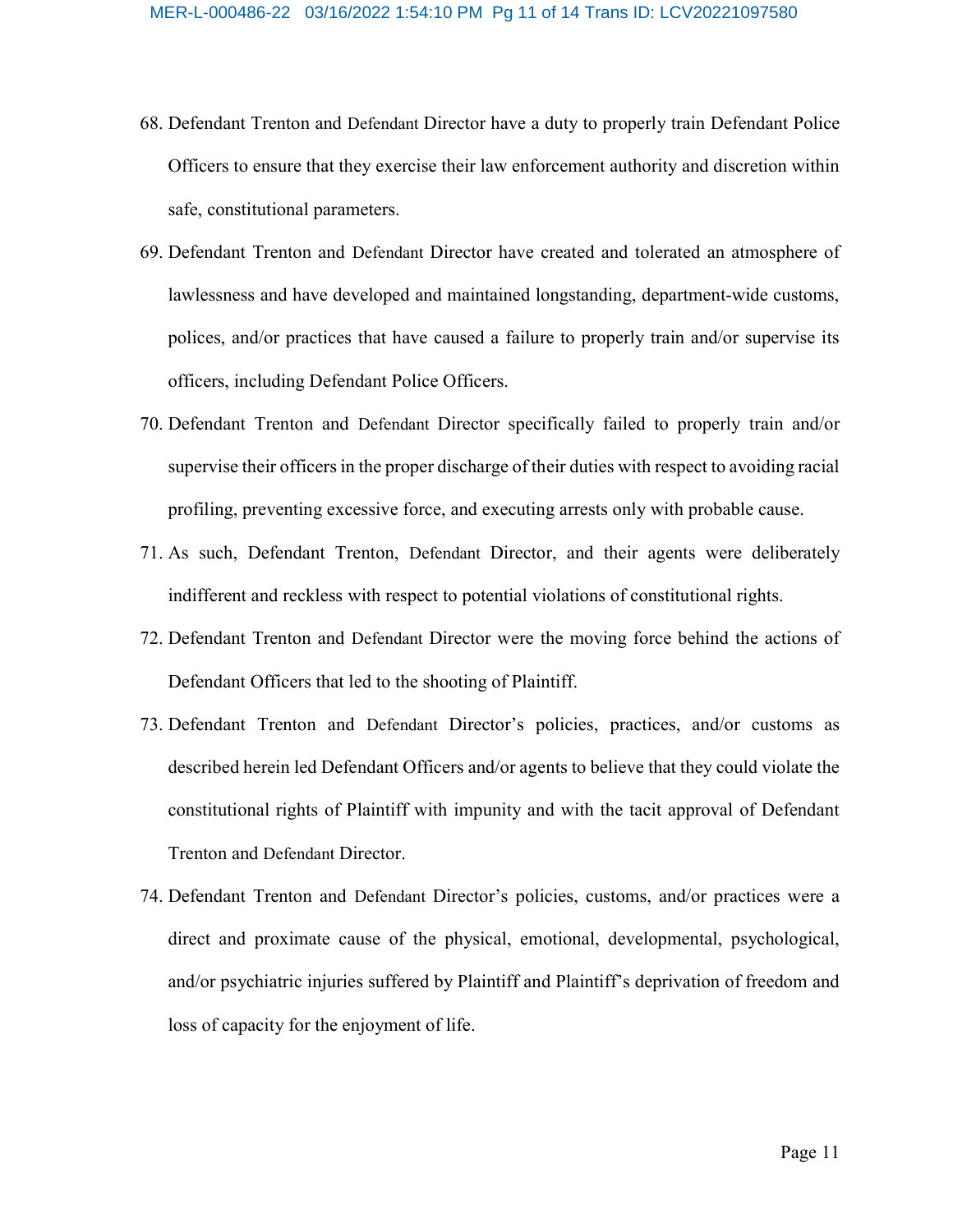75. Plaintiff demands judgment against Defendant Trenton and Defendant Director, jointly and/or severally, and appropriate declaratory relief regarding the Department's unlawful and unconstitutional polices and customs, and appropriate equitable relief, including the enjoining and permanent restraining of these violations, and direction to Defendant Trenton and Defendant Director to take affirmative steps necessary to ensure that the effects of the unlawful practices are eliminated, together with attorney's fees, costs, fees, and all other appropriate relief.

## COUNT SIX NEW JERSEY LAW AGAINST DISCRIMINATION, N.J.S.A. 10:5-12 RACE & GENDER DISCRIMINATION IN PUBLIC ACCOMODATIONS (Plaintiff v. All Defendants)

- 76. Each of the foregoing paragraphs are incorporated as if fully set forth herein.
- 77. At all times relevant hereto, Defendants were charged with policing, protecting, and serving the inhabitants of the City of Trenton.
- 78. At all times relevant hereto, Defendants represented to Plaintiff and the general public that they devoted their time and professional attention to the use and employment of their authority, and, for a fee, applied their skills, judgment and expertise to the needs of the general public.
- 79. Defendants selectively targeted Plaintiff, a Black man, on the basis of his race and gender.
- 80. Plaintiff's race and gender are protected classes prohibited from discrimination in public accommodations.
- 81. Defendants subjected Plaintiff to a racially motivated, gender-based traffic stop, use of force, search, and arrest.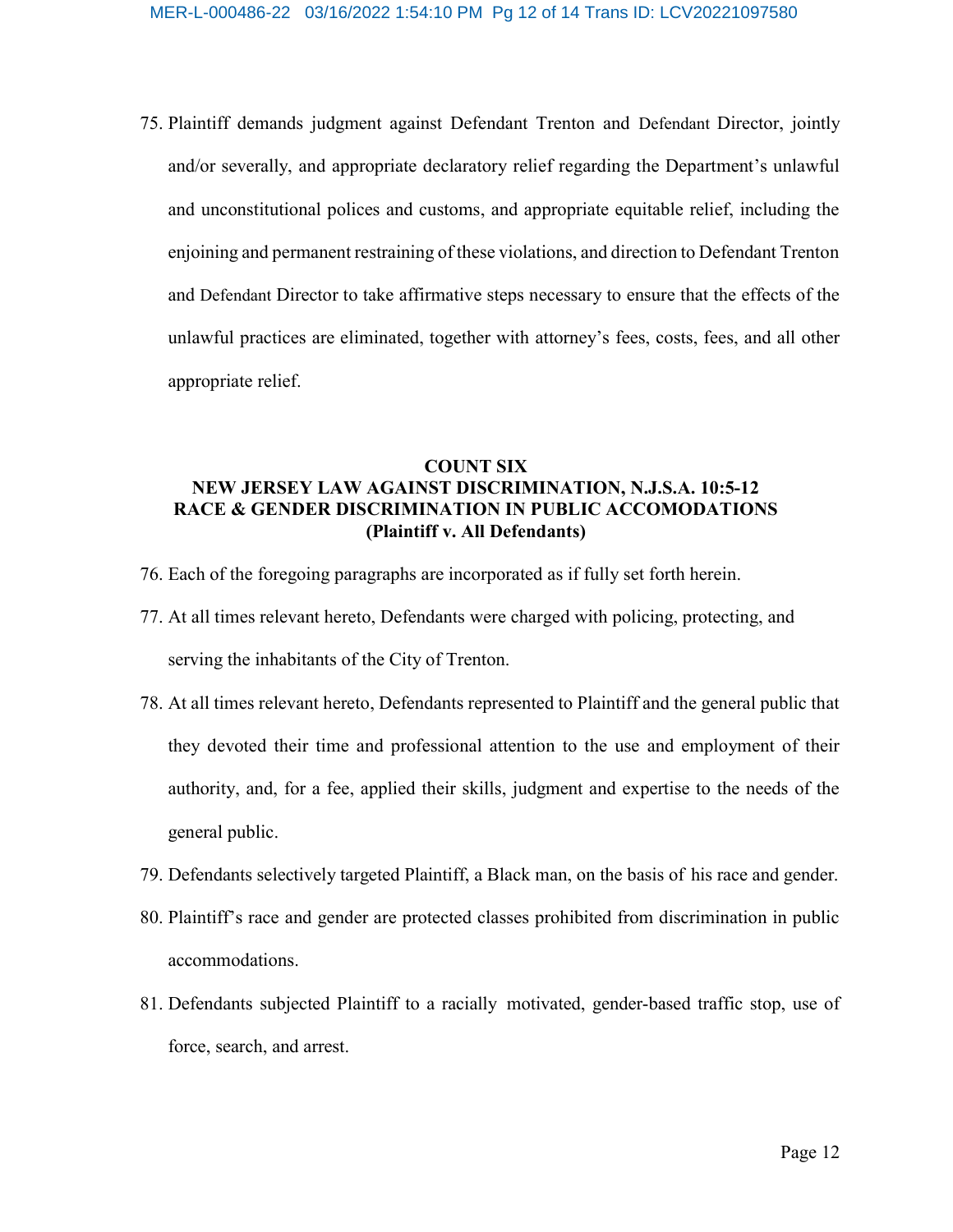- 82. Plaintiff's race and gender were motivating factors in Defendants' exercise of services to the public.
- 83. As a direct and proximate result of Defendants' discriminatory actions, Plaintiff has suffered a deprivation of freedom, bodily injury, pain and suffering, inconvenience, mental anguish, loss of capacity for the enjoyment of life, and other damages.
- 84. Plaintiff demands judgment against Defendants, jointly and/or severally, for compensatory damages, punitive damages, injunctive relief, attorney's fees, costs, fees, and all other appropriate relief.

### ZEFF LAW FIRM, LLC

/s/ Gregg L. Zeff Gregg L. Zeff, Esq. Eva C. Zelson, Esq. Derek J. Demeri, Esq. Attorneys for Plaintiff

Dated: March 16, 2022

#### JURY DEMAND AND TRIAL COUNSEL DESIGNATION

Please take notice that Plaintiff hereby demands a trial by jury as to all issues and that pursuant to Rule 4:25-4, Gregg L. Zeff, Esquire, is hereby designated as trial counsel in the above captioned matter on behalf of The Zeff Law Firm, LLC.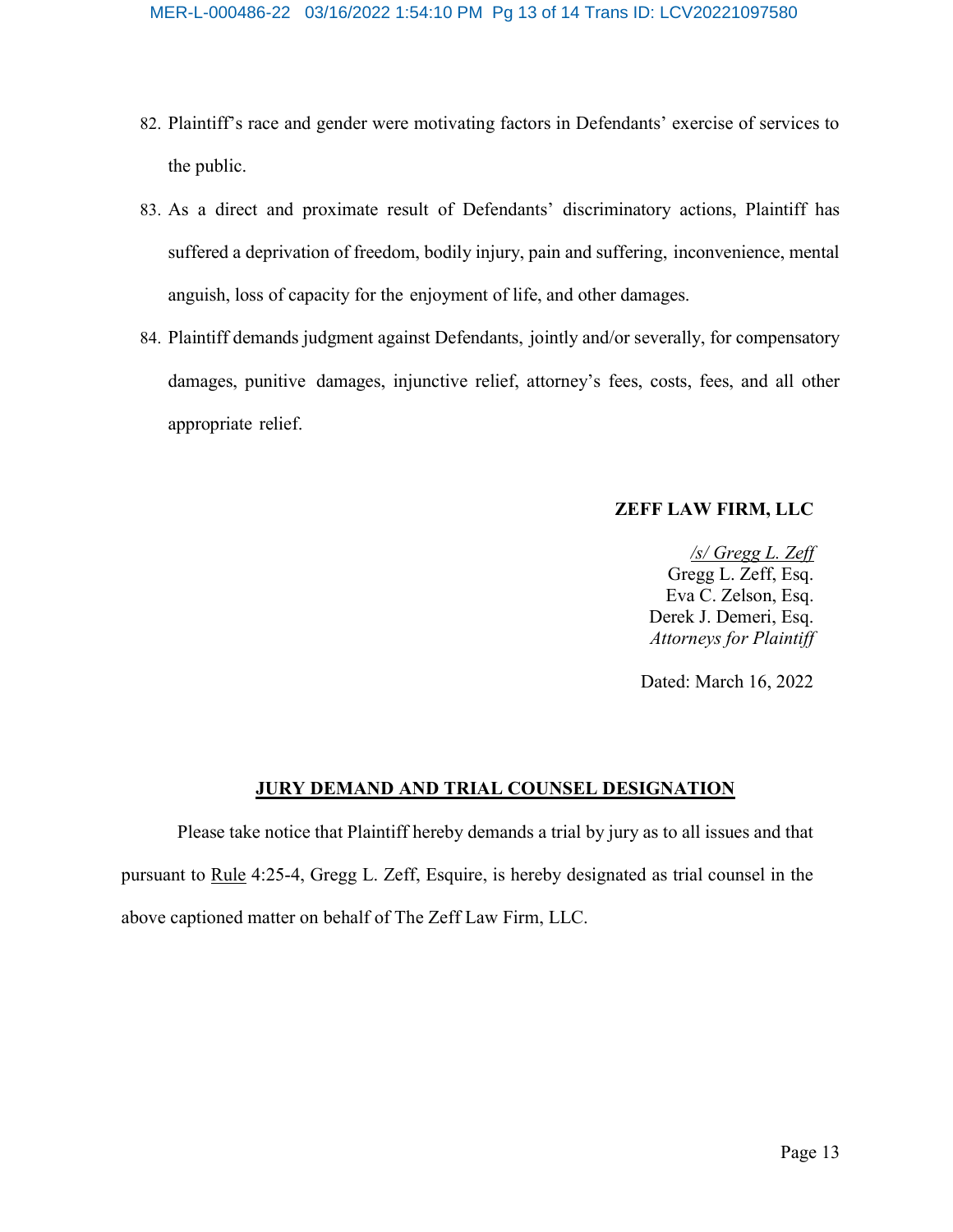## **CERTIFICATION**

I certify pursuant to Rule 4:5-1 that I know of no other proceedings pending or that are contemplating in any court or arbitration proceeding that concerns this subject matter and know of no other parties that need be joined with action.

Dated: March 16, 2022

/s/ Gregg L. Zeff

Gregg L. Zeff, Esq. Attorneys for Plaintiff